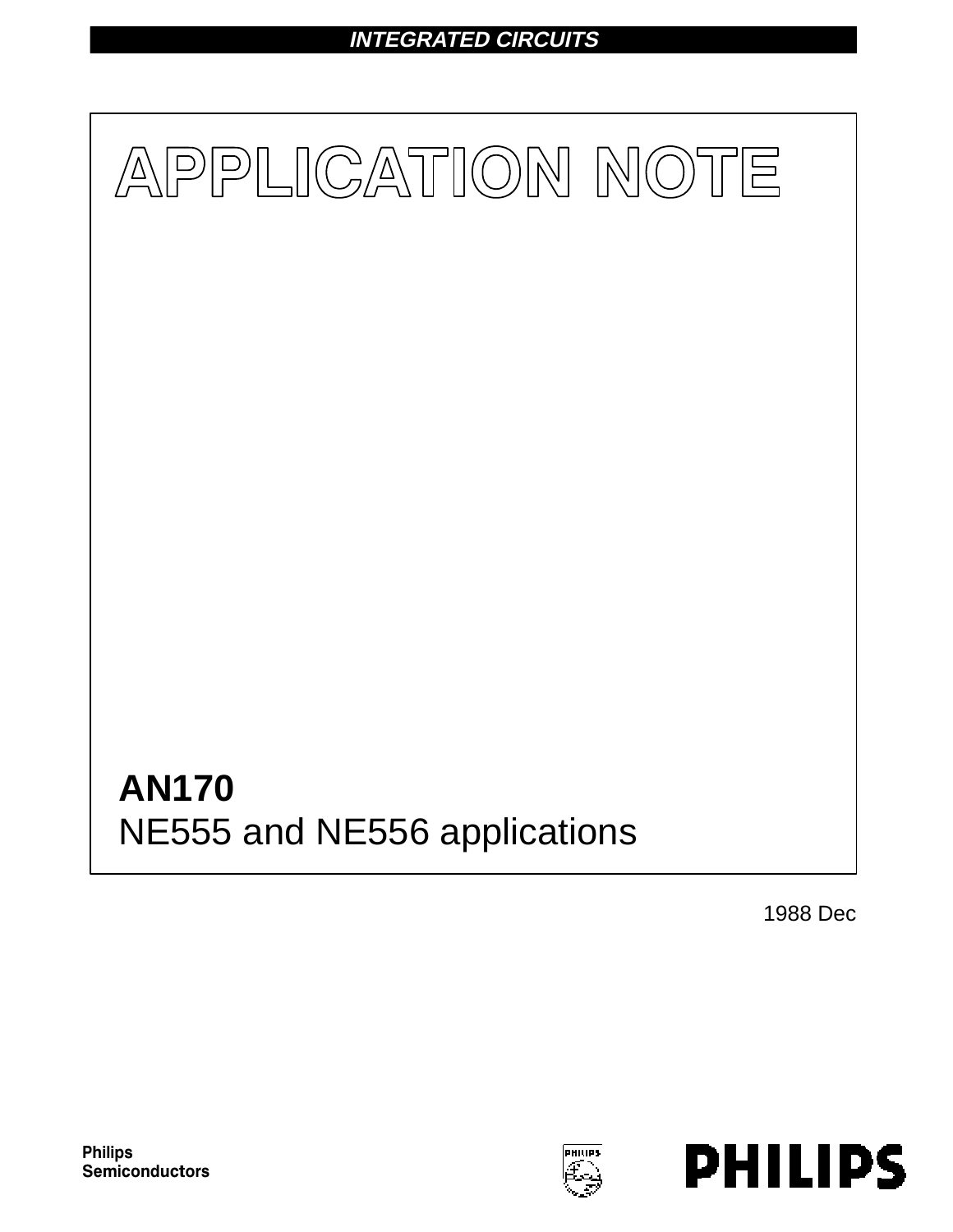### **INTRODUCTION**

In mid 1972, Philips Semiconductors introduced the 555 timer, a unique functional building block that has enjoyed unprecedented popularity. The timer's success can be attributed to several inherent characteristics foremost of which are versatility, stability and low cost. There can be no doubt that the 555 timer has altered the course of the electronics industry with an impact not unlike that of the IC operational amplifier.

The simplicity of the timer, in conjunction with its ability to produce long time delays in a variety of applications, has lured many designers from mechanical timers, op amps, and various discrete circuits into the ever increasing ranks of timer users.

#### **DESCRIPTION**

The 555 timer consists of two voltage comparators, a bistable flip-flop, a discharge transistor, and a resistor divider network. To understand the basic concept of the timer let's first examine the timer in block form as in Figure 1.

The resistive divider network is used to set the comparator levels. Since all three resistors are of equal value, the threshold comparator is referenced internally at 2/3 of supply voltage level and the trigger comparator is referenced at 1/3 of supply voltage. The outputs of the comparators are tied to the bistable flip-flop. When the trigger voltage is moved below 1/3 of the supply, the comparator changes state and sets the flip-flop driving the output to a high state. The threshold pin normally monitors the capacitor voltage of the RC timing network. When the



**Figure 1. 555/556 Timer Functional Block Diagram**

capacitor voltage exceeds 2/3 of the supply, the threshold comparator resets the flip-flop which in turn drives the output to a low state. When the output is in a low state, the discharge transistor is "on", thereby discharging the external timing capacitor. Once the capacitor is discharged, the timer will await another trigger pulse, the timing cycle having been completed.

The 555 and its complement, the 556 Dual Timer, exhibit a typical initial timing accuracy of 1% with a 50ppm/C timing drift with temperature. To operate the timer as a one-shot, only two external components are necessary; resistance & capacitance. For an

oscillator, only one additional resistor is necessary. By proper selection of external components, oscillating frequencies from one cycle per half hour to 500kHz can be realized. Duty cycles can be adjusted from less than one percent to 99 percent over the frequency spectrum. Voltage control of timing and oscillation functions is also available.

#### **Timer Circuitry**

The timer is comprised of five distinct circuits: two voltage comparators; a resistive voltage divider reference; a bistable flip-flop; a discharge transistor; and an output stage that is the "totem-pole" design for sink or source capability.  $Q_{10}$ - $Q_{13}$  comprise a Darlington differential pair which serves as a trigger comparator. Starting with a positive voltage on the trigger,  $Q_{10}$  and  $Q_{11}$  turn on when the voltage at Pin 2 is moved below one third of the supply voltage. The voltage level is derived from a resistive divider chain consisting of  $R_7$ ,  $R_8$  and  $R_9$ . All three resistors are of equal value (5kΩ). At 15V supply, the triggering level would be 5V. When  $Q_{10}$  and  $Q_{11}$  turn on, they provide a base drive for  $Q_{15}$ , turning it on.  $Q_{16}$  and  $Q_{17}$  form a bistable flip-flop. When  $Q_{15}$  is saturated,  $Q_{16}$  is "off' and  $Q_{17}$  is saturated.  $Q_{16}$  and  $Q_{17}$  will remain in these states even if the trigger is removed and  $Q_{15}$  is turned "off'. While  $Q_{17}$  is saturated,  $Q_{20}$  and  $Q_{14}$  are turned off.

The output structure of the timer is a "totem-pole" design, with  $Q_{22}$ and Q<sub>24</sub> being large geometry transistors capable of providing 200mA with a 15V supply. While  $Q_{20}$  is "off", base drive is provided for  $Q_{22}$  by  $Q_{21}$ , thus providing a high output.

For the duration that the output is in a high state, the discharge transistor is "off'. Since the collector of  $Q_{14}$  is typically connected to the external timing capacitor, C, while  $Q_{14}$  is off, the timing capacitor now can charge through the timing resistor, RA.

The capacitor voltage is monitored by the threshold comparator  $(Q_1-Q_4)$  which is a Darlington differential pair. When the capacitor voltage reaches two thirds of the supply voltage, the current is directed from  $Q_3$  and  $Q_4$  thru  $Q_1$  and  $Q_2$ . Amplification of the current change is provided by  $Q_5$  and  $Q_6$ .  $Q_5$ - $Q_6$  and  $Q_7$ - $Q_8$  comprise a diode-biased amplifier. The amplified current change from  $Q_6$  now provides a base drive for  $Q_{16}$  which is part of the bistable flip-flop, to change states. In doing so, the output is driven "low", and  $Q_{14}$ , the discharge transistor, is turned "on", shorting the timing capacitor to ground.

The discussion to this point has only encompassed the most fundamental of the timer's operating modes and circuitry. Several points of the circuit are brought out to the real world which allow the timer to function in a variety of modes. It is essential that one understands all the variations possible in order to utilize this device to its fullest extent.

### **Reset Function**

Regressing to the trigger mode, it should be noted that once the device has triggered and the bistable flip-flop is set, continued triggering will not interfere with the timing cycle. However, there may come a time when it is necessary to interrupt or halt a timing cycle. This is the function that the reset accomplishes.

In the normal operating mode the reset transistor,  $Q_{25}$ , is off with its base held high. When the base of  $Q_{25}$  is grounded, it turns on, providing base drive to  $Q_{14}$ , turning it on. This discharges the timing capacitor, resets the flip-flop at  $Q_{17}$ , and drives the output low. The reset overrides all other functions within the timer.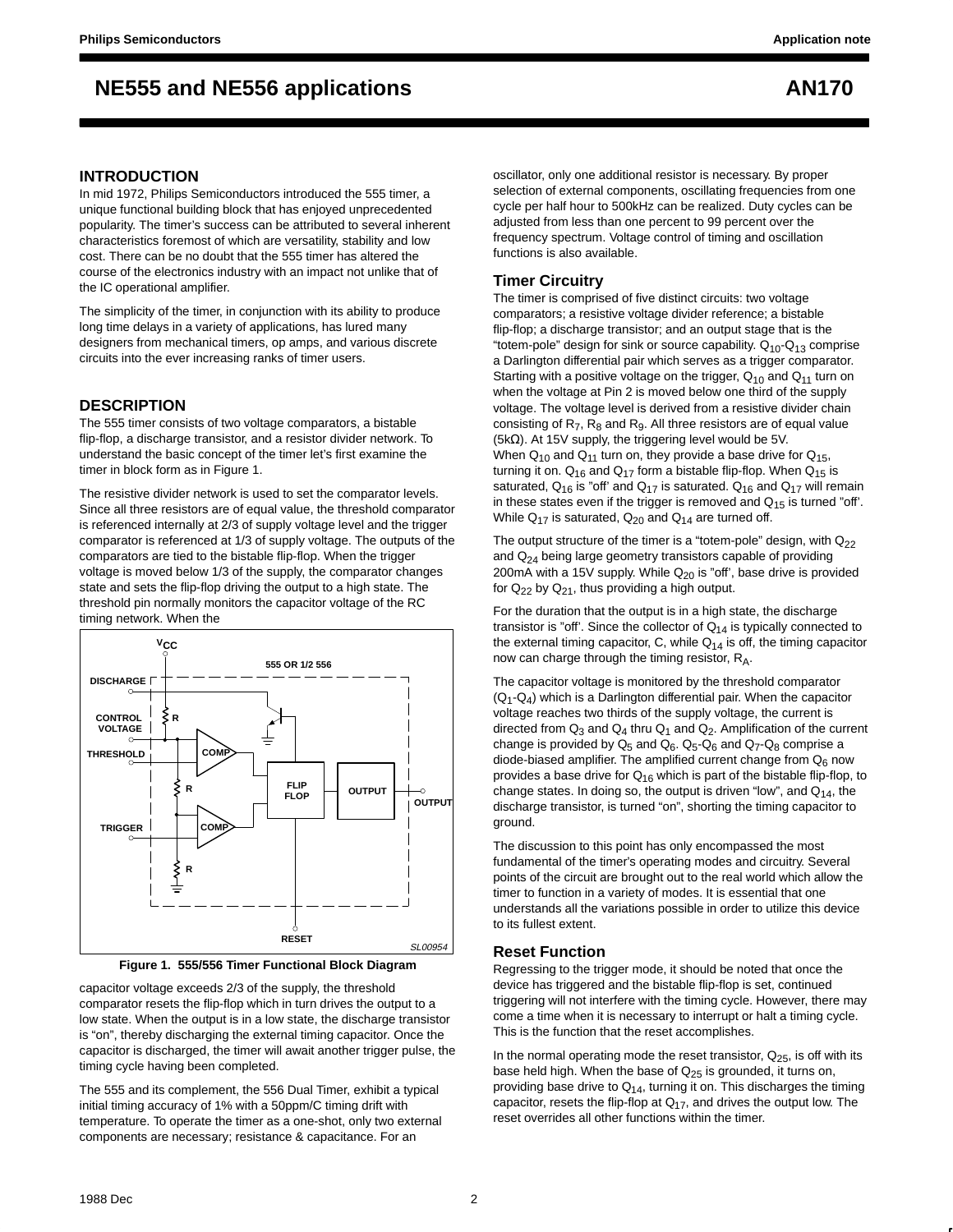



**Figure 2. Schematic of 555 or 1/2 556 Dual Timer**

### **Trigger Requirements**

Due to the nature of the trigger circuitry, the timer will trigger on the negative-going edge of the input pulse. For the device to time-out properly, it is necessary that the trigger voltage level be returned to some voltage greater than one third of the supply before the timeout period. This can be achieved by making either the trigger pulse sufficiently short or by AC coupling into the trigger. By AC coupling the trigger (see Figure 3), a short negative-going pulse is achieved when the trigger signal goes to ground. AC coupling is most frequently used in conjunction with a switch or a signal that goes to ground which initiates the timing cycle. Should the trigger be held low, without AC coupling, for a longer duration than the timing cycle the output will remain in a high state for the duration of the low trigger signal, without regard to the threshold comparator state. This is due to the predominance of  $Q_{15}$  on the base of  $Q_{16}$ , controlling the state of the bistable flip-flop. When the trigger signal then returns to a high level, the output will fall immediately. Thus, the output signal will follow the trigger signal in this case.

## **Control Voltage**

One additional point of significance, the control voltage, is brought out on the timer. As mentioned earlier, both the trigger comparator,  $Q_{10}$ - $Q_{13}$ , and the threshold comparator,  $Q_1$ - $Q_4$ , are referenced to an internal resistor divider network,  $R_7$ ,  $R_8$ ,  $R_9$ . This network establishes the nominal two thirds of supply voltage  $(V_{CC})$  trip point for the threshold comparator and one third of  $V_{CC}$  for the

trigger comparator. The two thirds point at the junction of  $R_7$ ,  $R_8$  and the base of  $Q_4$  is brought out. By imposing a voltage at this point, the comparator reference levels may be shifted either higher or lower than the nominal levels of one third and two thirds of the supply voltage. Varying the voltage at this point will vary the timing. This feature of the timer opens a multitude of application possibilities such as using the timer as a voltage-controlled oscillator, pulse-width modulator, etc. For applications where the control

voltage function is not used, it is strongly recommended that a bypass capacitor (0.01µF) be placed across the control voltage pin and ground. This will increase the noise immunity of the timer to high frequency trash which may monitor the threshold levels causing timing error.

## **Monostable Operation**

The timer lends itself to three basic operating modes:

- 1. Monostable (one-shot)
- 2. Astable (oscillatory)
- 3. Time delay

By utilizing one or any combination of basic operating modes and suitable variations, it is possible to utilize the timer in a myriad of applications. The applications are limited only to the imagination of the designer.

One of the simplest and most widely used operating modes of the timer is the monostable (one-shot). This configuration requires only two external components for operation (see Figure 4). The sequence of events starts when a voltage below one third  $V_{CC}$  is sensed by the trigger comparator. The trigger is normally applied in the form of a short negative-going pulse. On the negative-going edge of the pulse, the device triggers, the output goes high and the discharge transistor turns off. Note that prior to the input pulse, the discharge transistor is on, shorting the timing capacitor to ground. At this point the timing capacitor, C, starts charging through the timing resistor, R. The voltage on the capacitor increases exponentially with a time constant T=RC. Ignoring capacitor leakage, the capacitor will reach the two thirds  $V_{CC}$  level in 1.1 time constants or

 $T = 1.1 \text{ RC}$  (1)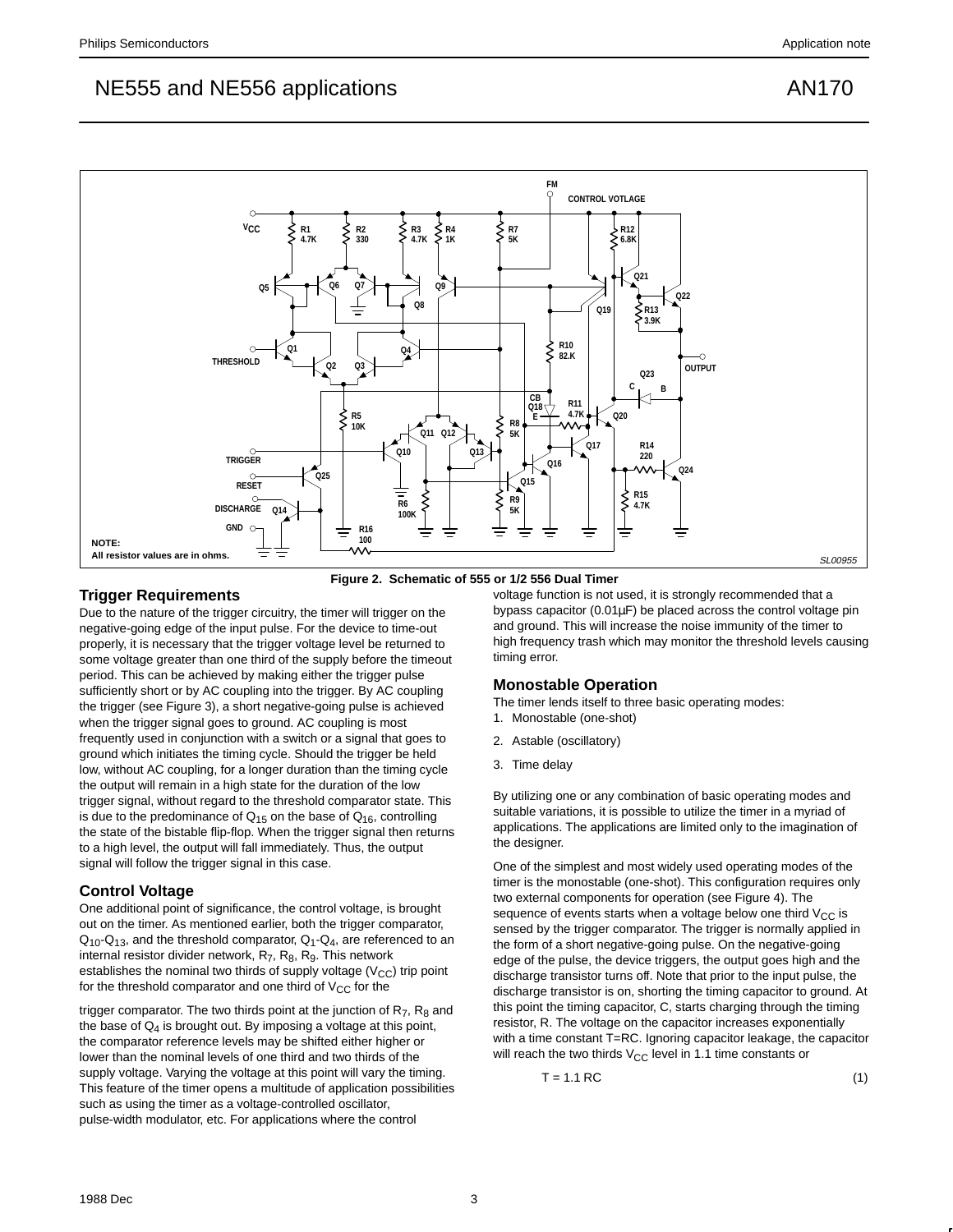Where T is in seconds, R is in ohms, and C is in Farads. This voltage level trips the threshold comparator, which in turn drives the output low and turns on the discharge



**Figure 3. AC Coupling of the Trigger Pulse**



**Figure 4. Monostable Operation**

transistor. The transistor discharges the capacitor, C, rapidly. The timer has completed its cycle and will now await another trigger pulse.

### **Astable Operation**

In the astable (free-run) mode, only one additional component,  $R_B$ , is necessary. The trigger is now tied to the threshold pin. At power-up, the capacitor is discharged, holding the trigger low. This triggers the timer, which establishes the capacitor charge path through  $R_A$  and  $R_B$ . When the capacitor reaches the threshold level of  $2/3$  V<sub>CC</sub>, the output drops low and the discharge transistor turns on.

The timing capacitor now discharges through RB. When the capacitor voltage drops to  $1/3$  V<sub>CC</sub>, the trigger comparator trips, automatically retriggering the timer, creating an oscillator whose frequency is given by:

$$
f = \frac{1.49}{(R_A + 2R_B) C}
$$
 (2)

Selecting the ratios of  $R_A$  and  $R_B$  varies the duty cycle accordingly. Lo and behold, we have a problem. If a duty cycle of less than fifty percent is required, then what? Even if  $R_A=0$ , the charge time cannot be made smaller than the discharge time because the charge path is  $R_A+R_B$  while the discharge path is  $R_B$  alone. In this case it becomes necessary to insert a diode in parallel with  $R_B$ , cathode toward the timing capacitor. Another diode is desirable, but not mandatory (this one in series with  $R_B$ ), cathode away from the timing capacitor. Now the charge path becomes  $R_A$ , through the parallel diode into C. Discharge is through the series diode and  $R_B$ to the discharge transistor. This scheme will afford a duty cycle range from less than 5% to greater than 95%. It should be noted that for reliable operation a minimum value of  $3k\Omega$  for R<sub>B</sub> is recommended to assure that oscillation begins.

#### **Time Delay**

In this third basic operating mode, we aim to accomplish something a little different from monostable operation. In the monostable mode, when a trigger was applied, immediately changed to the high state, timed out, and returned to its pre-trigger low state. In the time delay mode, we require the output not to change state upon triggering, but at some precalculated time after trigger is received.

The threshold and trigger are tied together, monitoring the capacitor voltage. The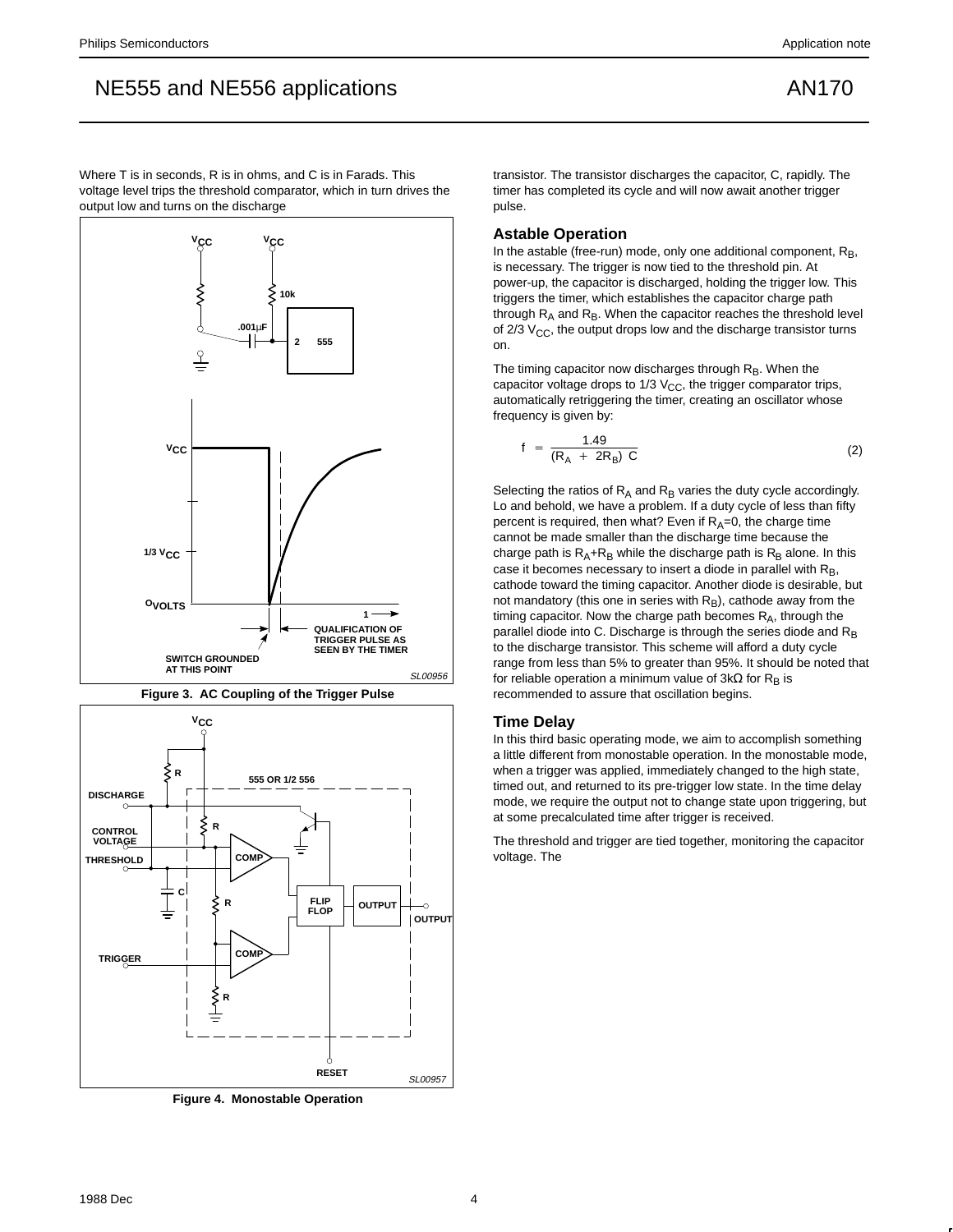

**Figure 5. Astable Operation**

discharge function is not used. The operation sequence begins as transistor  $(T_1)$  is turned on, keeping the capacitor grounded. The trigger sees a low state and forces the timer output high. When the transistor is turned off, the capacitor commences its charge cycle. When the capacitor reaches the threshold level, only then does the output change from its normally high state to the low state. The output will remain low until  $T_1$  is again turned on.

# **GENERAL DESIGN CONSIDERATIONS**

The timer will operate over a guaranteed voltage range of 4.5V to  $15V_{DC}$  with  $16V_{DC}$  being the absolute maximum rating. Most of the devices, however, will operate at voltage levels as low as  $3V<sub>DC</sub>$ . The timing interval is independent of supply voltage since the charge rate and threshold level of the comparator are both directly proportional to supply. The supply voltage may be provided by any number of sources, however, several precautions should be taken. The most important, the one which provides the most headaches if not practiced, is good power supply filtering and adequate bypassing. Ripple on the supply line can cause loss of timing accuracy. The threshold level shifts, causing a change of charging current. This will cause a timing error for that cycle.

Due to the nature of the output structure, a high power totem-pole design, the output of the timer can exhibit large current spikes on the supply line. Bypassing is necessary to eliminate this phenomenon. A capacitor across the  $V_{CC}$  and ground, directly across the device, is necessary and ideal. The size of a capacitor will depend on the specific application. Values of capacitance from 0.01µF to 10µF are not uncommon, but note that the bypass capacitor would be as close to the device as physically possible.



**Figure 6. Method of Achieving Duty Cycles Less Than 50%**

### **Selecting External Components**

In selecting the timing resistor and capacitor, there are several considerations to be taken into account.

Stable external components are necessary for the RC network if good timing accuracy is to be maintained. The timing resistor(s) should be of the metal film variety if timing accuracy and repeatability are important design criteria. The timer exhibits a typical initial accuracy of one percent. That is, with any one RC network, from timer to timer only one percent change is to be expected. Most of the initial timing error (i.e., deviation from the formula) is due to inaccuracies of external components. Resistors range from their rated values by 0.01% to 10% and 20%. Capacitors may have a 5% to 10% deviation from rated capacity. Therefore, in a system where timing is critical, an adjustable timing resistor or precision components are necessary. For best results, a good quality trim pot, placed in series with the largest feasible resistance, will allow for best adjustability and performance.

The timing capacitor should be a high quality, stable component with very low leakage characteristics. Under no circumstances should ceramic disc capacitors be used in the timing network! Ceramic disc capacitors are not sufficiently stable in capacitance to operate properly in an RC mode. Several acceptable capacitor types are: silver mica, mylar, polycarbonate, polystyrene, tantalum, or similar types.

The timer typically exhibits a small negative temperature coefficient (50ppm/°C). If timer accuracy over temperature is a consideration, timing components with a small positive temperature coefficient should be chosen. This combination will tend to cancel timing drift due to temperature.

In selecting the values for the timing resistors and capacitor, several points should be considered. A minimum value of threshold current is necessary to trip the threshold comparator. This value is 0.25µA. To calculate the maximum value of resistance, keep in mind that at the time the threshold current is required, the voltage potential on the threshold pin is two thirds of supply. Therefore:

 $V_{potential} = V_{CC} - V_{Capacitor}$  $V_{\text{potential}} = V_{\text{CC}} - 2/3V_{\text{CC}} = 1/3V_{\text{CC}}$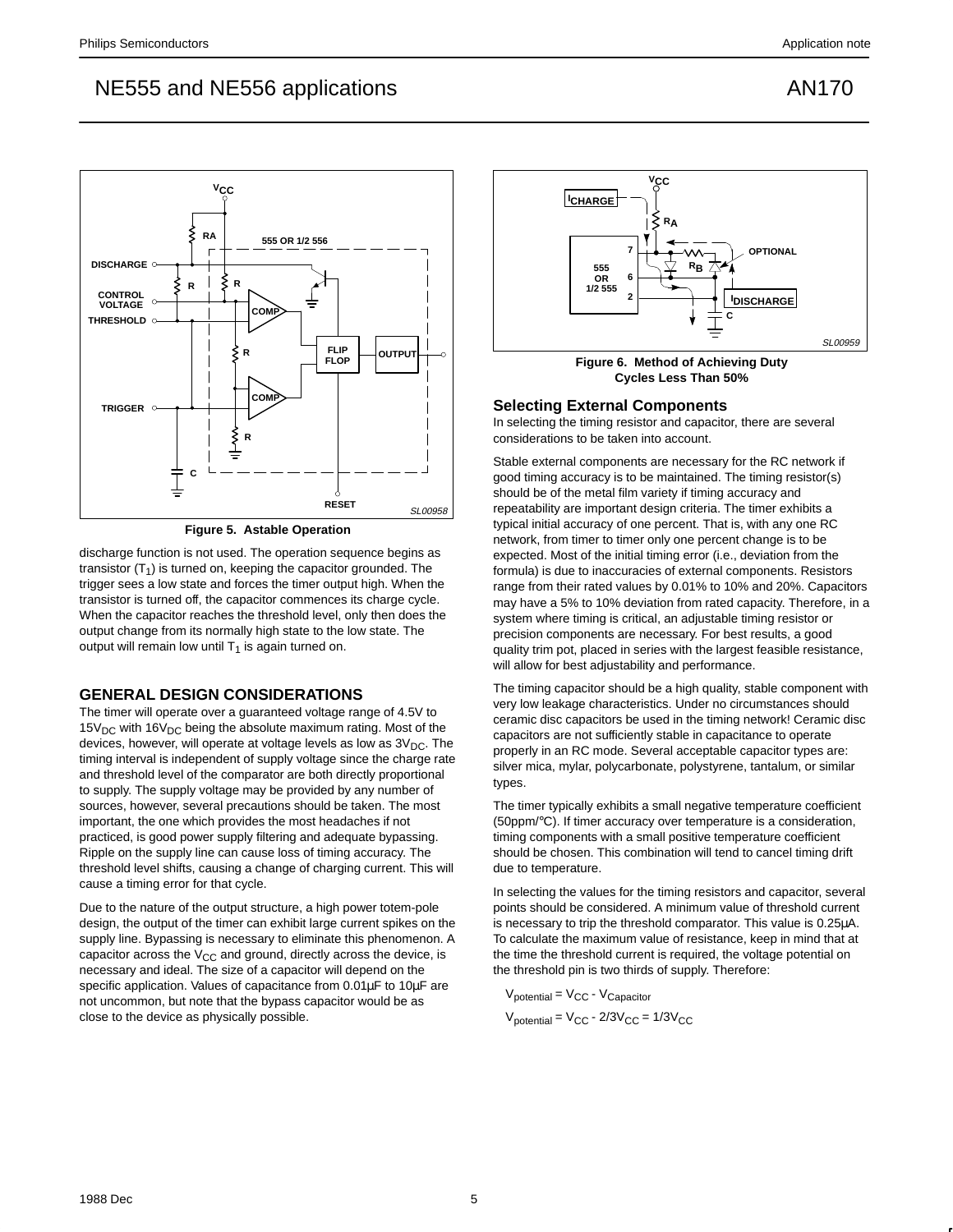Maximum resistance is then defined as

$$
R_{MAX} = \frac{V_{CC} - V_{CAP}}{I_{THEEH}}
$$

Example:  $V_{CC} = 15V$ 

$$
R_{MAX} = \frac{15}{0.25(10^{-6})} = 20 M\Omega
$$

 $V_{CC} = 5V$ 

$$
R_{MAX} = \frac{5}{0.25(10^{-6})} = 6.6 M\Omega
$$

#### **NOTE:**

If using a large value of timing resistor, be certain that the capacitor leakage is significantly lower than the charging current available to minimize timing error.

On the other end of the spectrum, there are certain minimum values of resistance that should be observed. The discharge transistor, Q<sub>14</sub>, is current-limited at 35mA to 55mA internally. Thus, at the current limiting values,  $Q_{14}$  establishes high saturation voltages. When examining the currents at  $Q_{14}$ , remember that the transistor, when turned on, will be carrying two current loads. The first being the constant current through timing resistor,  $R_A$ . The second will be the varying discharge current from the timing capacitor. To provide best operation, the current contributed by the  $R_A$  path should be minimized so that the majority of discharge current can be used to reset the capacitor voltage. Hence it is recommended that a 5kΩ value be the minimum feasible value for  $R_A$ . This does not mean lower values cannot be used successfully in certain applications, yet there are extreme cases that should be avoided if at all possible.



**Figure 7. Time Delay Operation**

Capacitor size has not proven to be a legitimate design criteria. Values ranging from picofarads to greater than one thousand microfarads have been used successfully. One precaution need be utilized, though. (It should be a cardinal rule that applies to the usage of all ICs.) Make certain that the package power dissipation is not exceeded. With extremely large capacitor values, a maximum duty cycle which allows some cooling time for the discharge transistor may be necessary.

The most important characteristic of the capacitor should be as low a leakage as possible. Obviously, any leakage will subtract from the charge count, causing the calculated time to be longer than anticipated.

#### **Control Voltage**

(3)

Regressing momentarily, we recall that the control voltage pin is connected directly to the threshold comparator at the junction of  $R_7$ , or

 $R_8$ . The combination of  $R_7$ ,  $R_8$  and  $R_9$  comprises the resistive voltage divider network that establishes the nominal  $V_{CC}$  trigger comparator level (junction  $R_8$ ,  $R_9$ ) and the  $V_{CC}$  level for the threshold comparator (junction  $R_7$ ,  $R_8$ ).

For most applications, the control voltage function is not used and therefore is bypassed to ground with a small capacitor for noise filtering. The control voltage function, in other applications, becomes an integral part of the design. By imposing a voltage at this pin, it becomes possible to vary the threshold comparator "set" level above or below the  $2/3$  V<sub>CC</sub> nominal, thereby varying the timing. In the monostable mode, the control voltage may be varied from 45% to 90% of  $V_{CC}$ . The 45-90% figure is not firm, but only an indication to a safe usage. Control voltage levels below and above those stated have been used successfully in some applications.

In the oscillatory (free-run) mode, the control voltage limitations are from 1.7V to  $V_{CC}$ . These values should be heeded for reliable operation. Keep in mind that in this mode the trigger level is also important. When the control voltage raises the threshold comparator level, it also raise the trigger comparator level by one-half that amount due to  $R_8$  and  $R_9$  of Figure 2. As a voltage-controlled oscillator, one can expect  $\pm 25\%$  around center frequency ( $f<sub>O</sub>$ ) to be virtually linear with a normal RC timing circuit. For wider linear variations around  $f<sub>O</sub>$  it may be desirable to replace the charging resistor with a constant-current source. In this manner, the exponential charging characteristics of the classical configuration will be altered to linear charge time.

#### **Reset Control**

The only remaining function now is the reset. As mentioned earlier, the reset, when taken to ground, inhibits all device functioning. The output is driven low, the bistable flip-flop is reset, and the timing capacitor is discharged. In the astable (oscillatory) mode, the reset can be used to gate the oscillator. In the monostable, it can be used as a timing abort to either interrupt a timing sequence or establish a standby mode (i.e., device off during power-up). It can also be used in conjunction with the trigger pin to establish a positive edge-triggered circuit as opposed to the normal negative edge-trigger mode. One thing to keep in mind when using the reset function is that the reset voltage (switching) point is between 0.4V and 1.0V (min/max). Therefore, if used in conjunction with the trigger, the device will be out of the reset mode prior to reaching 1V. At that point the trigger is in the "turn on" region, below  $1/3$  V<sub>CC</sub>. This will cause the device to trigger immediately, effectively triggering on the positive-going edge if a pulse is applied to Pins 4 and 2 simultaneously.

## **FREQUENTLY ASKED APPLICATIONS QUESTIONS**

The following is a harvest of various maladies, exceptions, and idiosyncrasies that may exhibit themselves from time to time in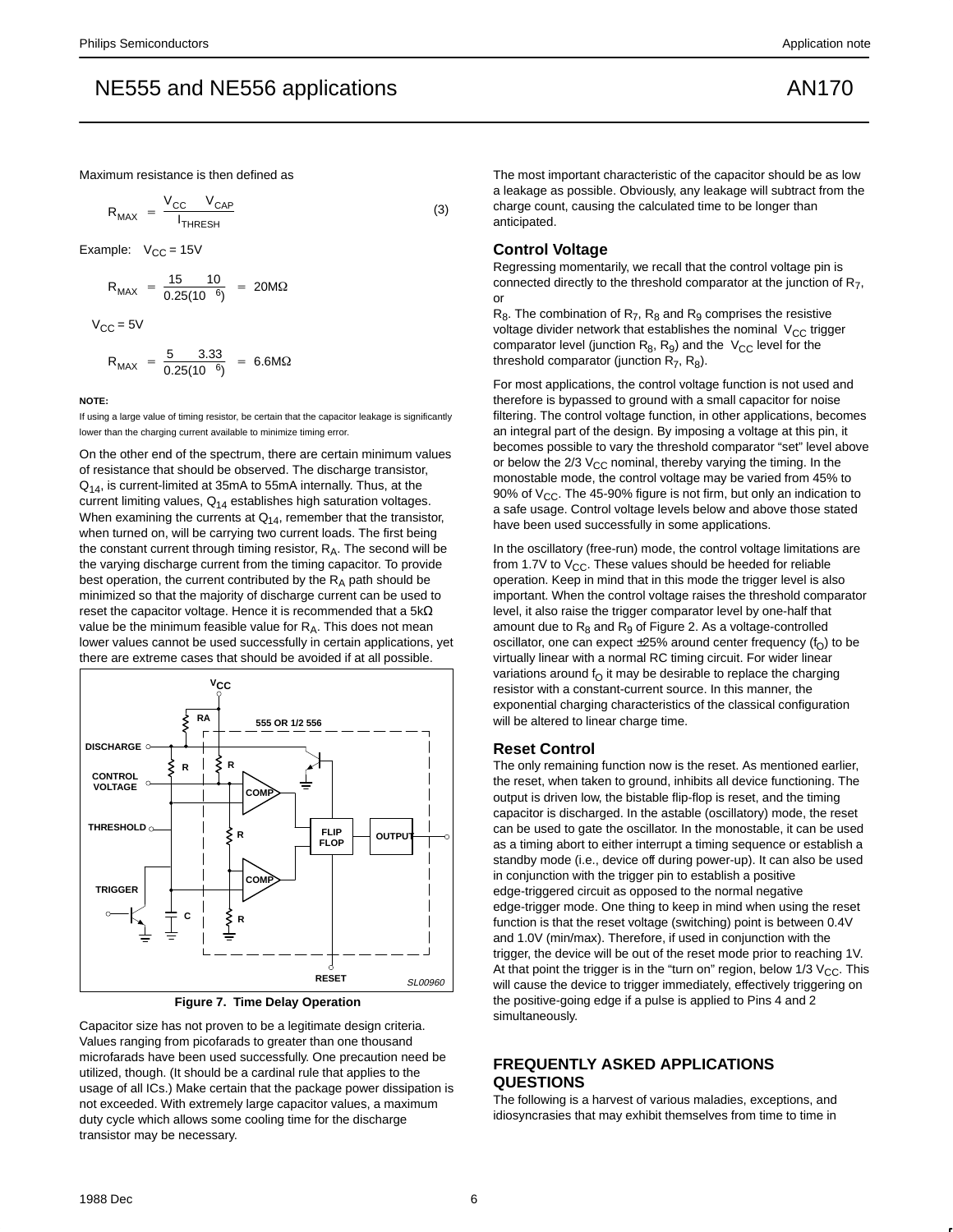various applications. Rather than cast aspersions, a quick review of this list may uncover a solution to the problem at hand.

- 1. In the oscillator mode when reset is released the first time constant is approximately twice as long as the rest. Why? Answer: In the oscillator mode the capacitor voltage fluctuates between 1/2 and 2/3 of the supply voltage. When reset is pulled down, the capacitor discharges completely. Thus for the first cycle it must charge from ground to  $2/3$   $V_{CC}$ , which takes twice as long.
- 2. What is maximum frequency of oscillations? Answer: Most devices will oscillate about 1MHz. However, in the interest of temperature stability, one should operate only up to about 500kHz.
- 3. What is temperature drift for oscillator mode? Answer: Temperature drift of oscillator mode is 3 times that of one-shot mode due to the addition of a second voltage comparator. Frequency always increases with an increasing temperature. Therefore it is possible to partially offset this drift with an offsetting temperature coefficient in the external resistor/capacitor combination.
- 4. Oscillator exhibits spurious oscillations on crossover points. Why? Answer: The 555 can oscillate due to feedback from power supply. Always bypass with sufficient capacitance close to the device for all applications.
- 5. Trying to drive a relay but 555 hangs up. How come? Answer: Inductive feedback. A clamp diode across the coil prevents the coil from driving Pin 3 below a negative 0.6V. This negative voltage is sufficient in some cases to cause the timer to malfunction. The solution is to drive the relay through a diode, thus preventing Pin 3 from ever seeing a negative voltage.
- 6. Double triggering of the TTL loads sometimes occurs. Why? Answer: Due to the high current capability and fast rise and fall times of the output, a totem-pole structure different from the TTL classical structure was used. Near TTL threshold this output exhibits a crossover distortion which may double trigger logic. A 1000pF capacitor from the output to ground will eliminate any false triggering.
- 7. What is the longest time I can get out of the timer? Answer: Times exceeding an hour are possible, but not always practical. Large capacitors with low leakage specs are quite expensive. It becomes cheaper to use a countdown scheme (see Figure 15) at some point, dependent on required accuracy. Normally 20 to 30 min. is the longest feasible time.

## **DESIGN FORMULAS**

Before entering the section on specific applications it is advantageous to review the timing formulas. The formulas given here apply to the 555 and 556 devices.

### **APPLICATIONS**

The timer, since introduction, has spurred the imagination of thousands. Thus, the ways in which this device has been used are far too numerous to present each one. A review of the basic operation and basic modes has previously been given. Presented

here are some ingenious applications devised by our applications engineers and by some of our customers.

### **Missing Pulse Detector**

Using the circuit of Figure 10a, the timing cycle is continuously reset by the input pulse train. A change in frequency, or a missing pulse, allows completion of the timing cycle which causes a change in the output level. For this application, the time delay should be set to be slightly longer than the normal time between pulses. Figure 10b shows the actual waveforms seen in this mode of operation.

Figure 11b shows the waveforms of the timer in Figure 11a when used as a divide-by-three circuit. This application makes use of the fact that this circuit cannot be retriggered during the timing cycle.

### **Pulse Width Modulation (PWM)**

In this application, the timer is connected in the monostable mode as shown in Figure 12a. The circuit is triggered with a continuous pulse train and the threshold voltage is modulated by the signal applied to the control voltage terminal (Pin 5). This has the effect of modulating the pulse width as the control voltage varies. Figure 12b shows the actual waveform generated with this circuit.

### **Pulse Position Modulation (PPM)**

This application uses the timer connected for astable (free-running) operation, Figure 13a, with a modulating signal again applied to the control voltage terminal. Now the pulse position varies with the modulating signal, since the threshold voltage, and hence the time delay, is varied. Figure 13b shows the waveform generated for triangle-wave modulation signal.

### **Tone Burst Generator**

The 556 Dual Timer makes an excellent tone burst generator. The first half is connected as a one-shot and the second half as an oscillator (Figure 14).

The pulse established by the one-shot turns on the oscillator, allowing a burst to be generated.

### **Sequential Timing**

One feature of the dual timer is that by utilizing both halves it is possible to obtain sequential timing. By connecting the output of the first half to the input of the second half via a 0.001µF coupling capacitor, sequential timing may be obtained. Delay  $t_1$  is determined by the first half and  $t_2$  by the second half delay (Figure 15).



**Figure 8. Driving High Q Inductive Loads**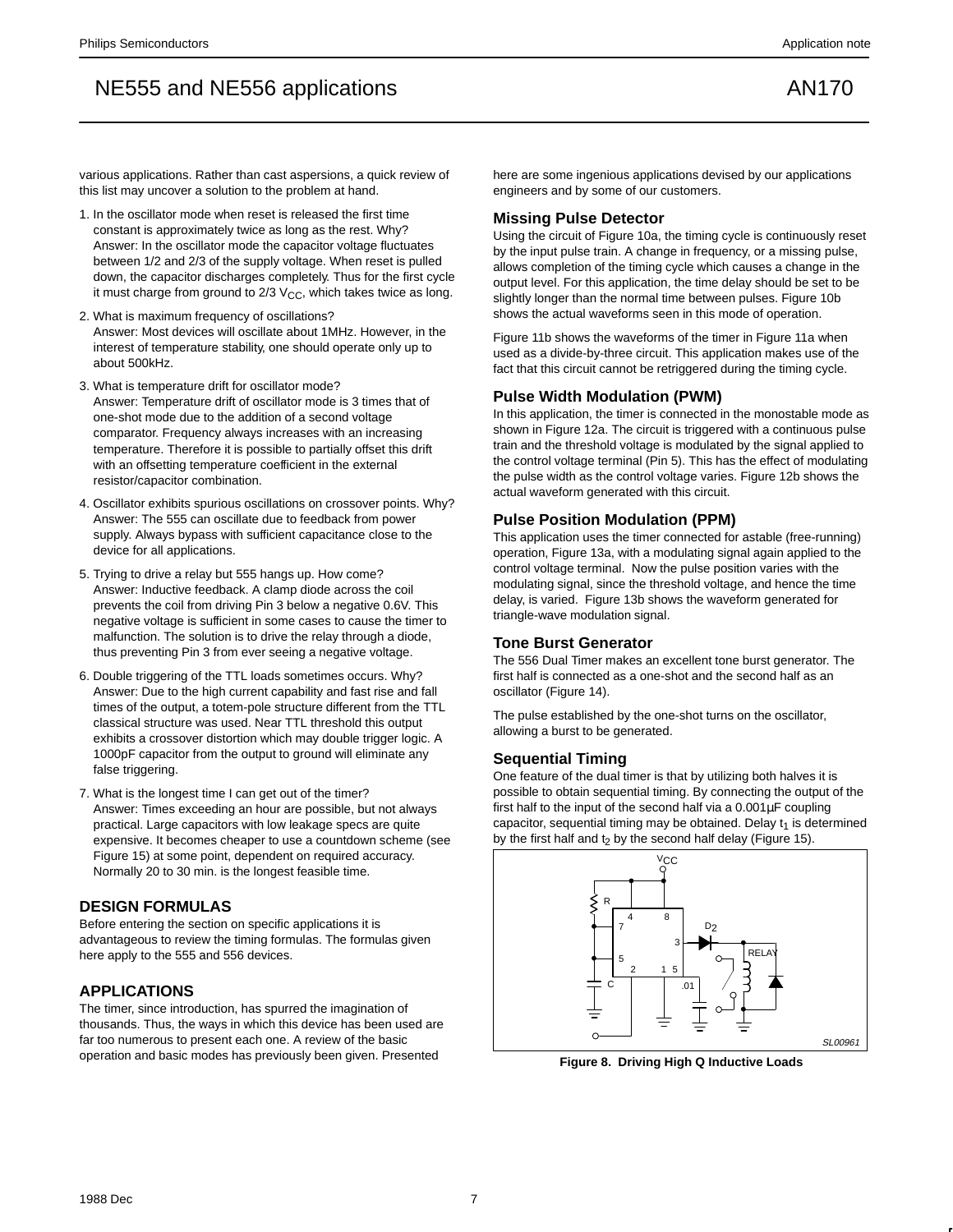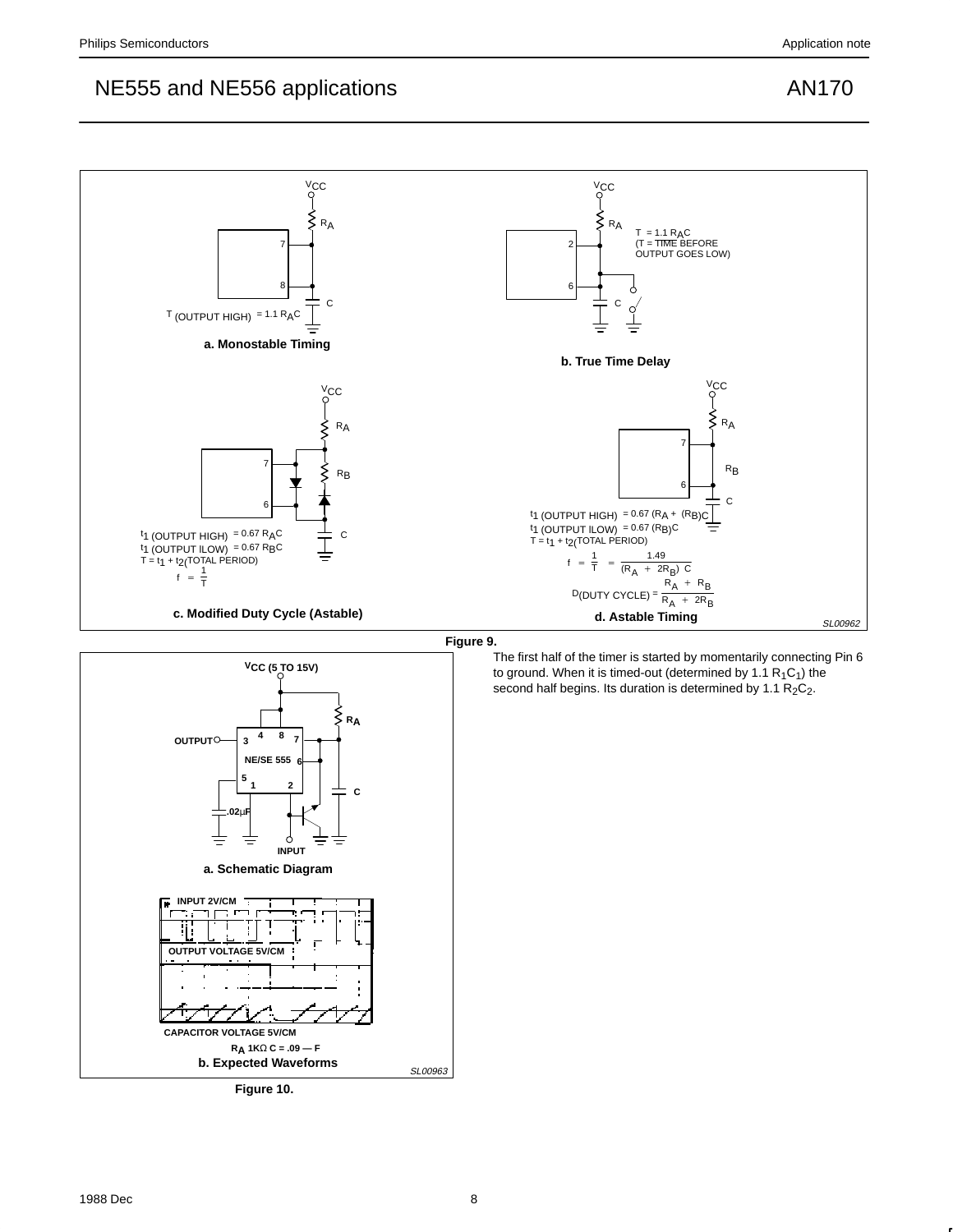



**Figure 12.** 



**Figure 13.** 

# **Long Time Delays**

In the 556 timer the timing is a function of the charging rate of the external capacitor. For long time delays, expensive capacitors with extremely low leakage are required. The practicality of the components involved limits



**Figure 14. Tone Burst Generator** the time between pulses to around twenty minutes.

To achieve longer time periods, both halves may be connected in tandem with a "divide-by" network in between.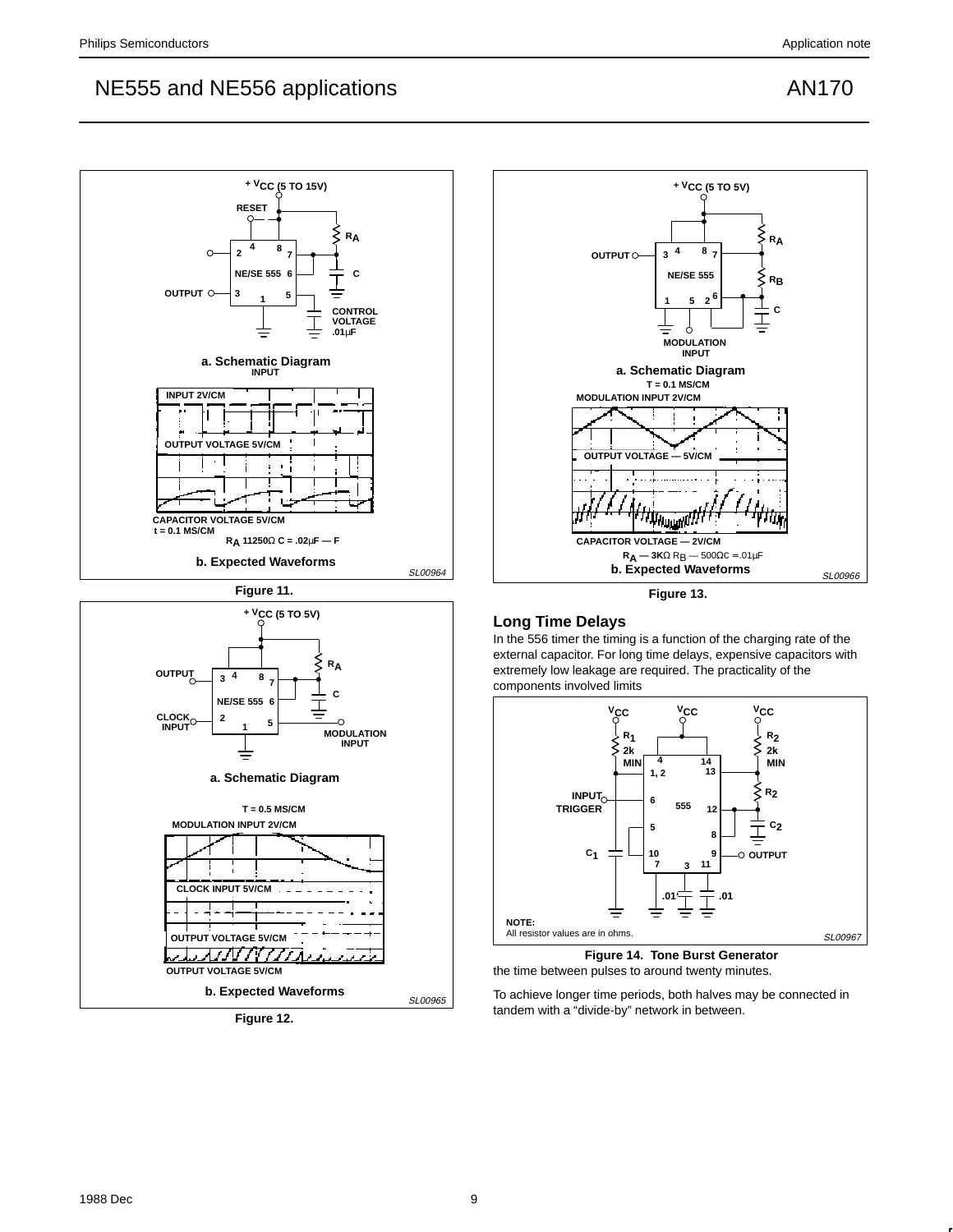The first timer section operates in an oscillatory mode with a period of  $1/f<sub>O</sub>$ . This signal is then applied to a "divide-by-N" network to give an output with the period of  $N/f<sub>O</sub>$ . This can then be used to trigger the second half of the 556. The total time is now a function of N and  $f_{\Omega}$  (Figure 16).

### **Speed Warning Device**

Utilizing the "missing pulse detector" concept, a speed warning device, such as depicted, becomes a simple and inexpensive circuit (Figure 17a).

### **Car Tachometer**

The timer receives pulses from the distributor points. Meter M receives a calibrated current thru  $R_6$  when the timer output is high. After time-out, the meter receives no current for that part of the duty cycle. Integration of the variable duty cycle by the meter movement provides a visible indication of engine speed (Figure 18).

### **Oscilloscope-Triggered Sweep**

The 555 timer holds down the cost of adding a triggered sweep to an economy oscilloscope. The circuit's input op amp triggers the timer, setting its flip-flop and cutting off its discharge transistor so

that capacitor C can charge. When capacitor voltage reaches the timer's control voltage ( $0.33V_{CC}$ ), the flip-flop resets and the transistor conducts, discharging the capacitor (Figure 19).

Greater linearity can be achieved by substituting a constant-current source for the frequency adjust resistor (R).









**Figure 17.**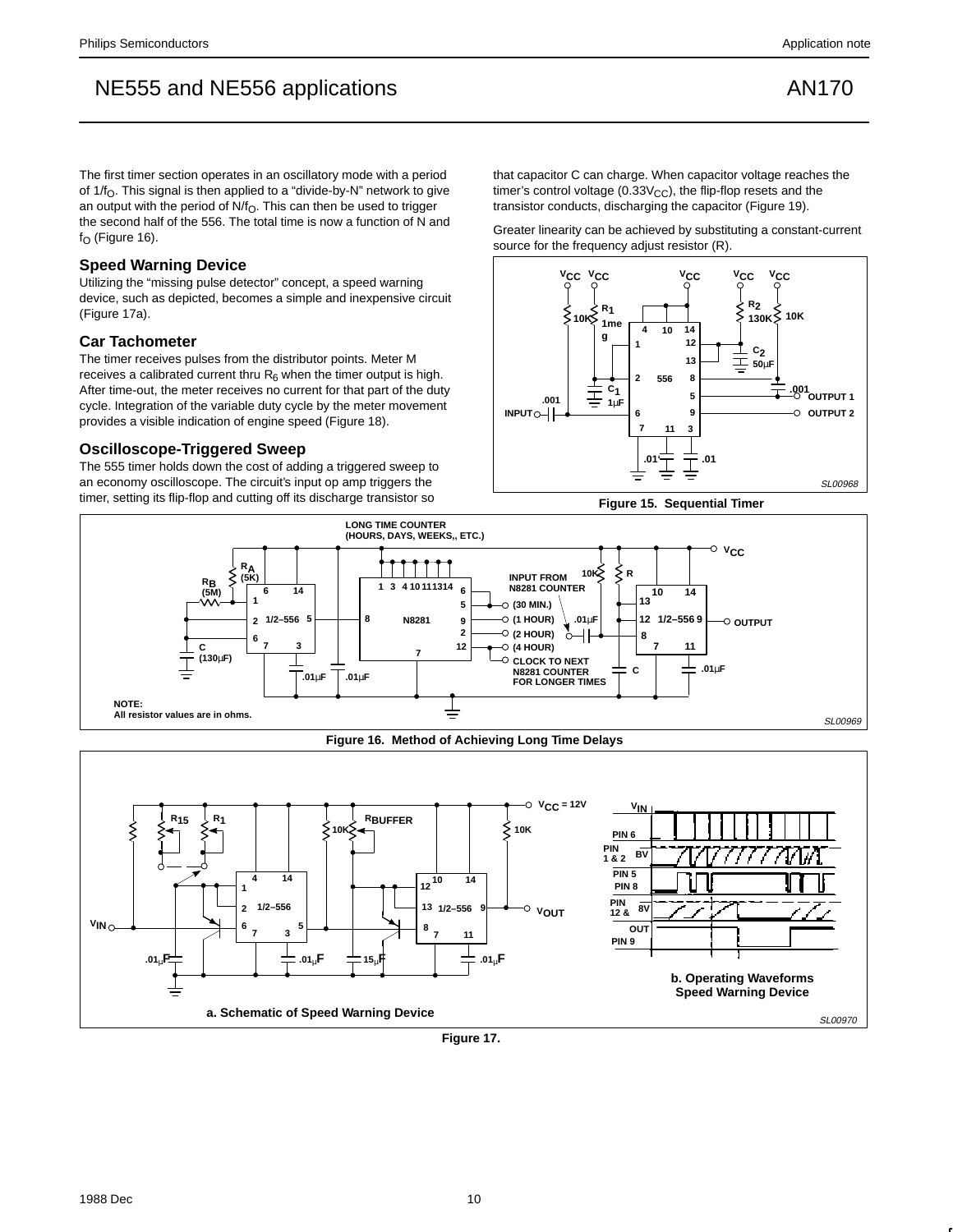

**Figure 20. Square Wave Tone Burst Generator**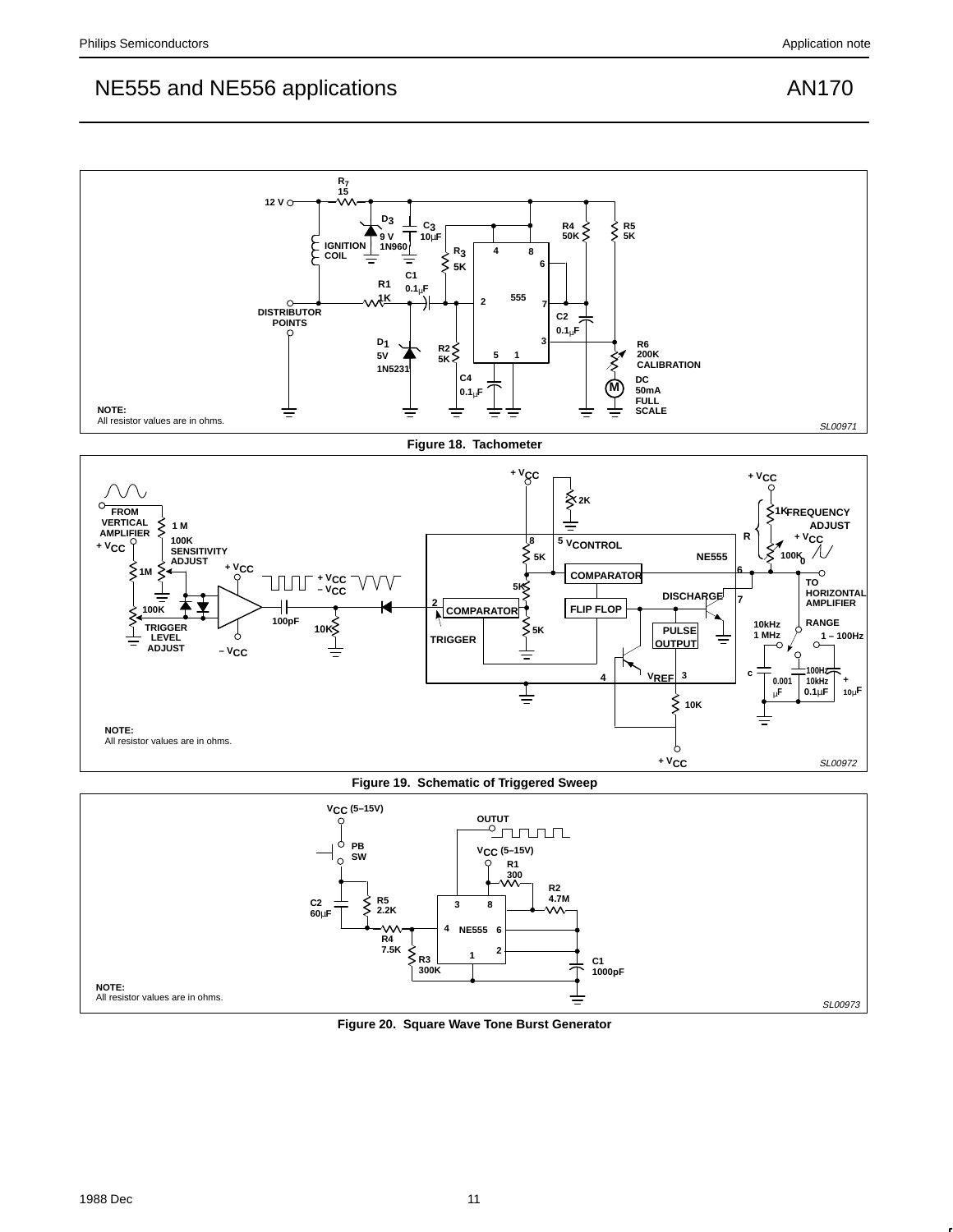

#### **Figure 22. Voltage-to-Pulse Duration Converter**

## **Square Wave Tone Burst Generator**

Depressing the pushbutton provides square wave tone bursts whose duration depends on the duration for which the voltage at Pin 4 exceeds a threshold. Components  $R_1$ ,  $R_2$  and  $C_1$  cause the astable action of the timer IC (Figure 20).

## **Regulated DC-to-DC Converter**

Regulated DC-to-DC converter produces  $15V<sub>DC</sub>$  outputs from a +5V<sub>DC</sub> input. Line and load regulation is 0.1% (Figure 21).

## **Voltage-to-Pulse Duration Converter**

Voltage levels can be converted to pulse durations by combining an op amp and a timer IC. Accuracies to better than 1% can be obtained with this circuit (a), and the output signals (b) still retain the original frequency, independent of the input voltage (Figure 22).

# **Servo System Controller**

To control a servo motor remotely, the 555 needs only six extra components (Figure 23).

#### **Stimulus Isolator**

Stimulus isolator uses a photo-SCR and a toroid for shaping pulses of up to 200V at 200µA (Figure 24).

#### **Voltage-to-Frequency Converter (0.2% Accuracy)**

Linear voltage-to-frequency converter (a) achieves good linearity over the 0 to -10V range. Its mirror image (b) provides the same linearity over the 0 to +10V range, but is not DTL/TTL compatible (Figure 25).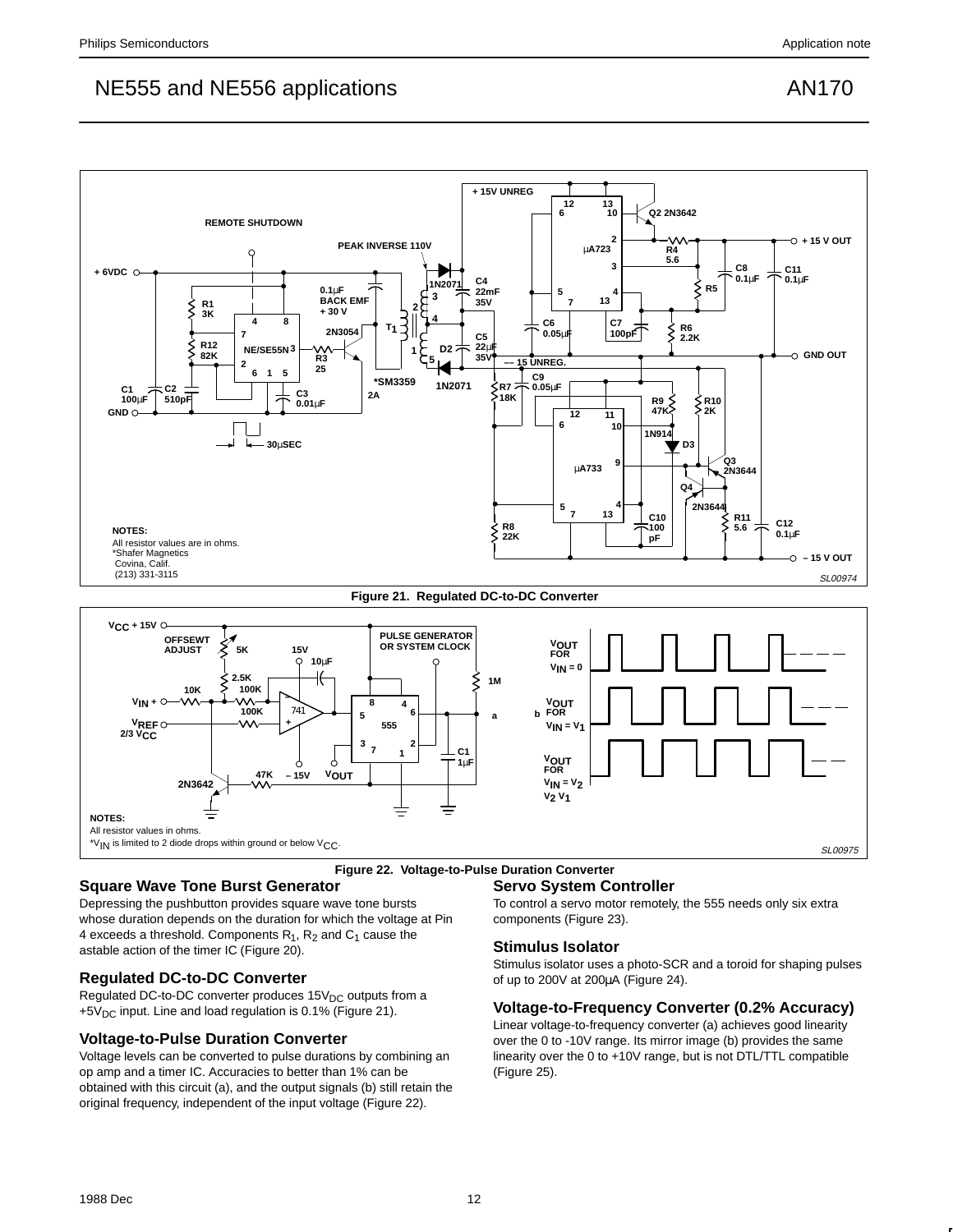

**Figure 24. Stimulus Isolator**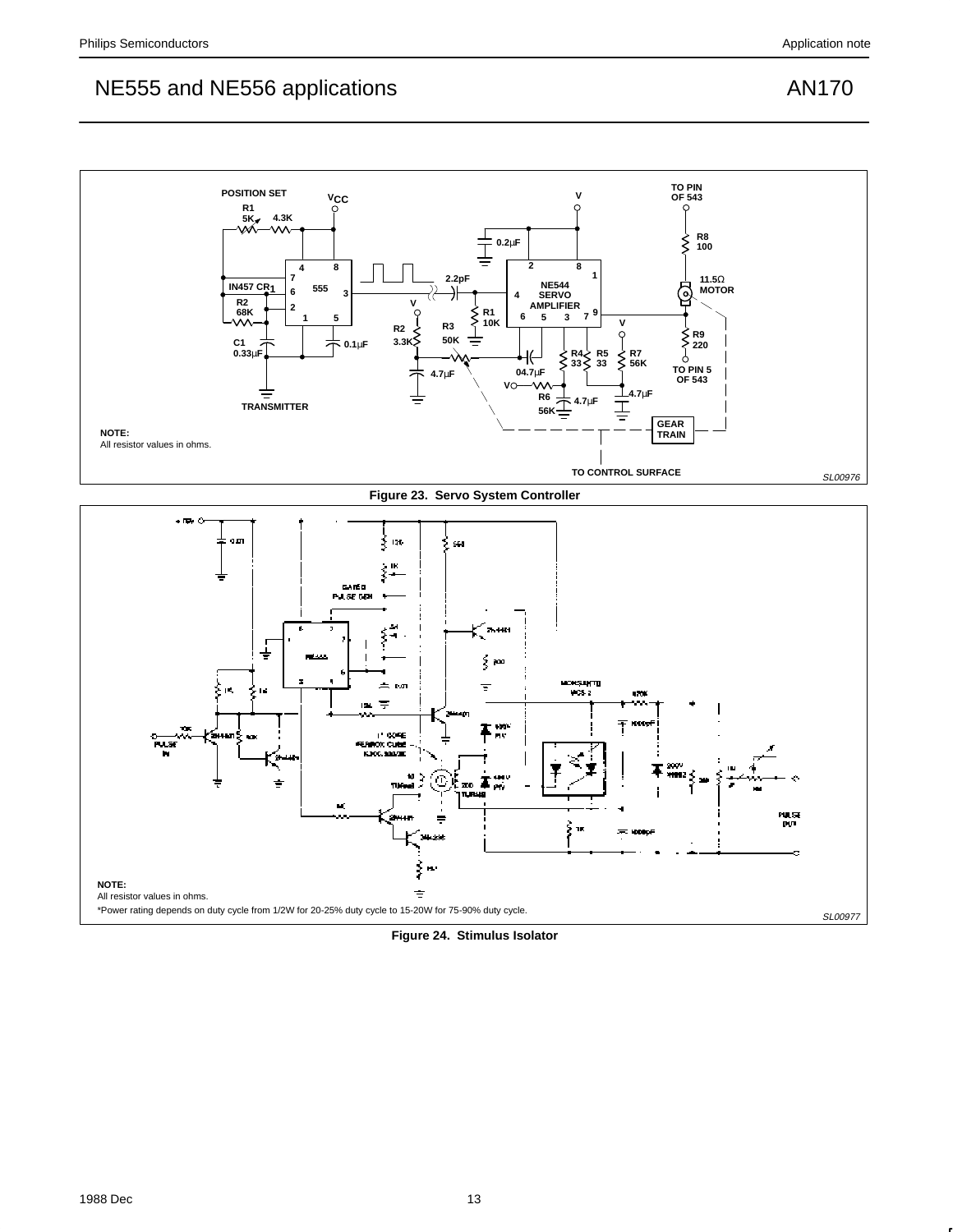

# **Positive-to-Negative Converter**

Transformerless DC-DC converter derives a negative supply voltage from a positive. As a bonus, the circuit also generates a clock signal.

The negative output voltage tracks the DC input voltage linearity (a), but its magnitude is about 3V lower. Application of a 500Ω load, (b), causes 10% change from the no-load value (Figure 26).

## **Auto Burglar Alarm**

Timer A produces a safeguard delay, allowing driver to disarm alarm and eliminating a vulnerable outside control switch. The SCR prevents timer A from triggering timer B, unless timer B is triggered by strategically-located sensor switches (Figure 27).

# **Cable Tester**

Compact tester checks cables for open-circuit or short-circuit conditions. A differential transistor pair at one end of each cable line remains balanced as long as the same clock pulse-generated by the timer IC appears at both ends of the line. A clock pulse just at the clock end of the line lights a green light-emitting diode, and a clock pulse only at the other end lights a red LED (Figure 28).

# **Low Cost Line Receiver**

The timer makes an excellent line receiver for control applications involving relatively slow electromechanical devices. It can work without special drivers over single unshielded lines (Figure 29).



**Figure 26.**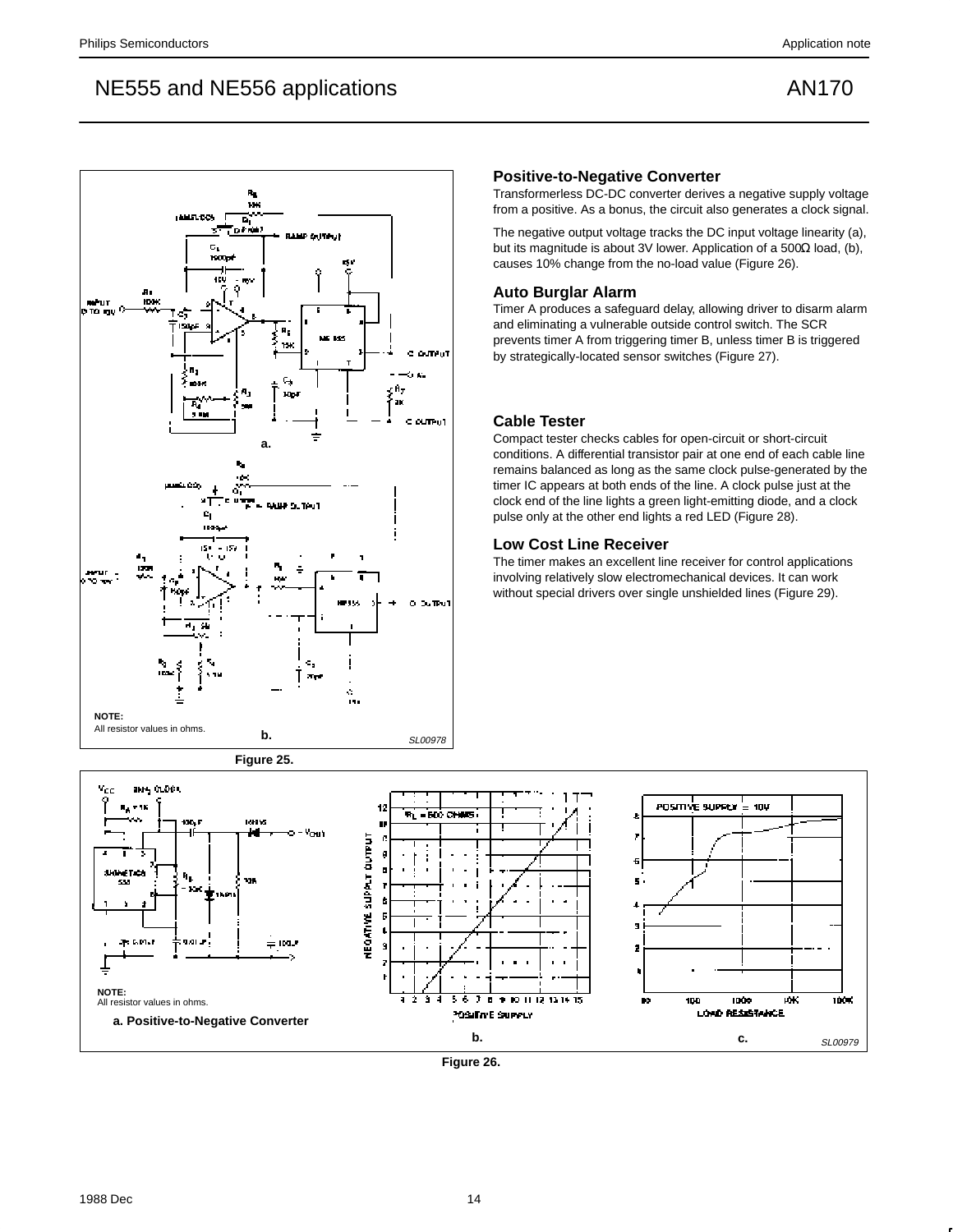

**Figure 27. Auto Burglar Alarm**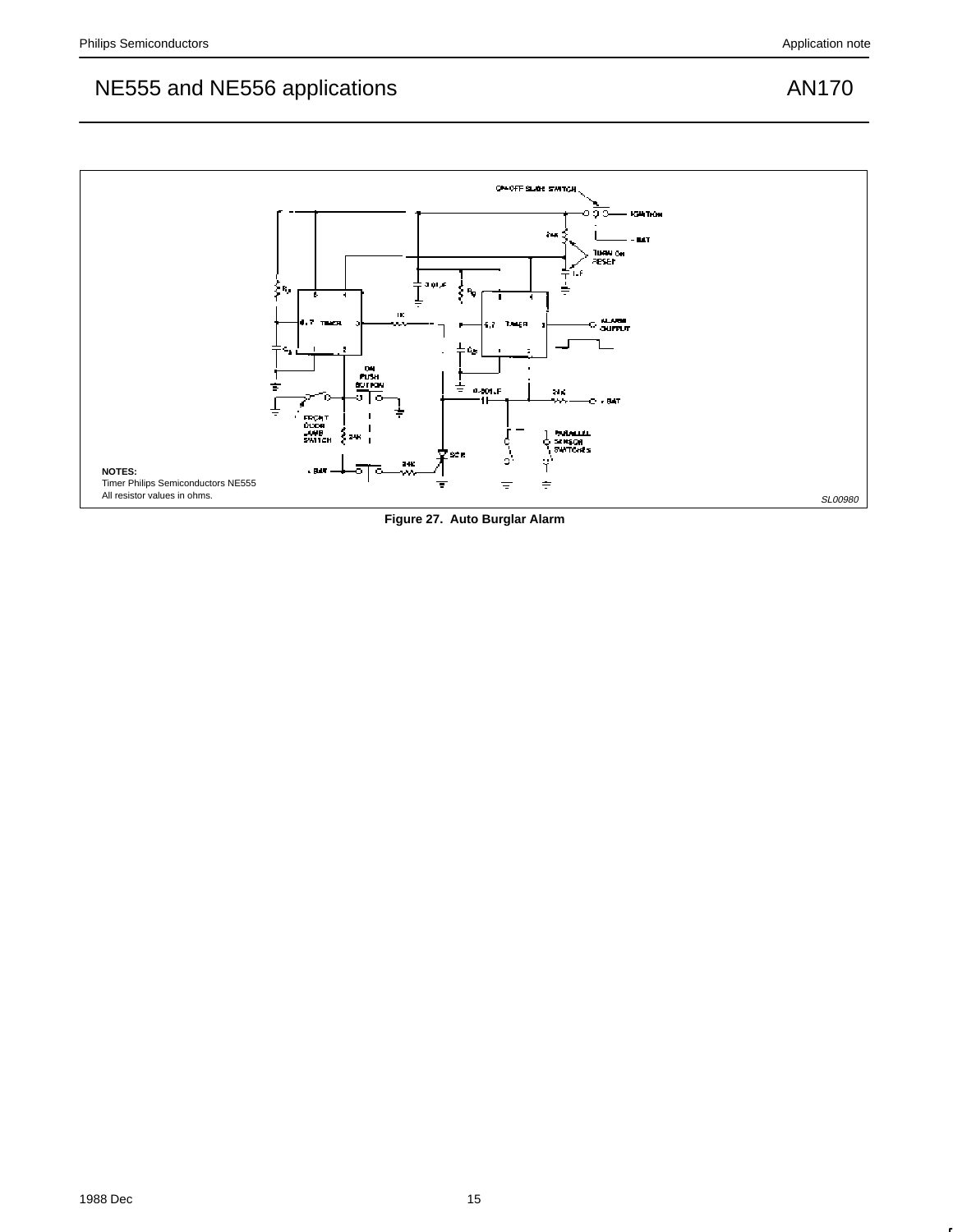



**Figure 29. Low Cost Line Receiver**

# **Temperature Control**

A couple of transistors and thermistor in the charging network of the 555-type timer enable this device to sense temperature and produce a corresponding frequency output. The circuit is accurate to within ±1Hz over a 78°F temperature range (Figure 30).

# **Automobile Voltage Regulator**

A monolithic 555-type timer is the heart of this simple automobile voltage regulator. When the timer is off so that its output (Pin 3) is low, the power Darlington transistor pair is off. If battery voltage becomes too low (less than 14.4V in this case), the timer turns on and the Darlington pair conducts (Figure 31).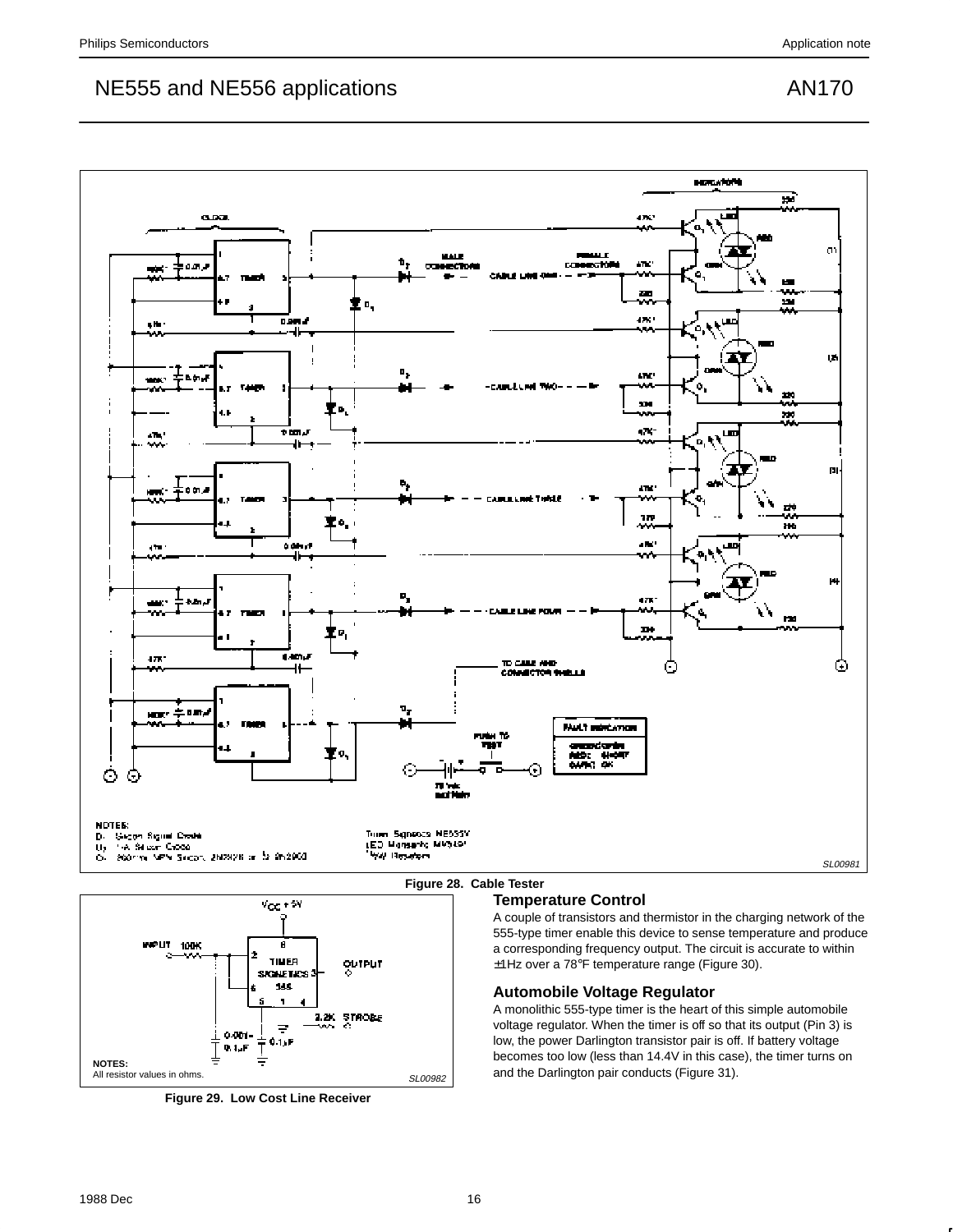

**Figure 30. Temperature Control**









**Figure 32. DC-to-DC Converter**



**Figure 33. Ramp Generator**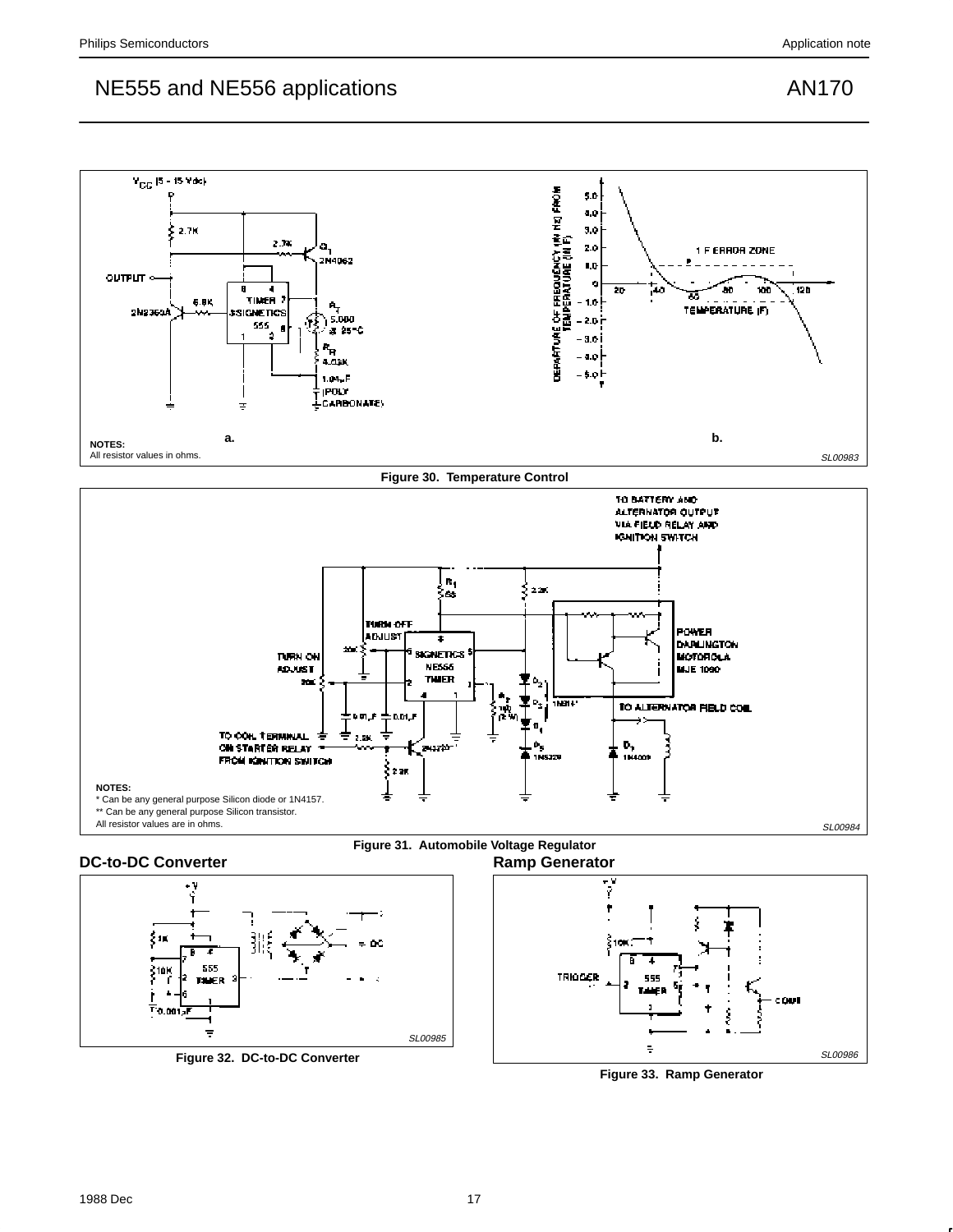## **Ramp Generator**



**Figure 34. Ramp Generator**

#### **Low Power Monostable Operation**

In battery-operated equipment where load current is a significant factor, Figure 35 can deliver 555 monostable operation at low standby power. This circuit interfaces directly with CMOS 4000 series and 74L00 series. During the monostable time, the current drawn is 4.5mA for T=1.1RC. The rest of the time the current drawn is less than 50µA. (Circuit submitted by Karl Imhof, Executone Inc., Long Island City, NY.)





## **Theory of Operation**

The missing pulse detector (see Figure 10) operates as a triggered monostable multivibrator but with the added feature that the output signal remains high for a repetitive pulse condition at the trigger input node. This is accomplished by the addition of a reset inhibit function which prevents the normal time-out of the timer as long as there are input pulses present with period less than the time delay period. The circuit which provides this feature is an external PNP transistor with its base tied in parallel with the trigger input pin.

As the input pulse waveform exceeds the instantaneous timing coapacitor voltage by one  $V_{BE}$  in the negative direction, the PNP transistor is turned on momentarily, pulling the capacitor voltage toward ground potential. This incremental discharge action prevents the threshold voltage on Pin 6 from activating the reset action of the timer if the time delay between input pulses is shorter than the programmed time delay set by the external R/C network. This inhibit action occurs whenever the timing capacitor is prevented from exceeding  $2/3$  V<sub>CC</sub>. Note that the degree of capacitor discharge is directly proportional to the duration of the turn-on time of the external PNP transistor. The capacitor voltage is equal to charge Q/capacitance C. The amount of delta  $V_C$  per input pulse is ( $I_C$  x T<sub>P</sub> (sec))  $/$  C(F) where  $T_P$  is the width of the trigger pulse and IC is the collector current of the PNP transistor during the duration of the trigger pulse. The inhibit condition is fulfilled by making the time constant of the RC network, connected to Pin 6 and 7, somewhat longer than the interpulse period for normal fault free operation. The

In other low power operations of the timer where  $V_{CC}$  is removed until timing is needed, it is necessary to consider the output load. If the output is driving the base of a PNP transistor, for example, and its power is not removed, it will sink current into Pin 3 to ground and use excessive power. Therefore, when driving these types of loads, one should recall this internal sinking path of the timer.